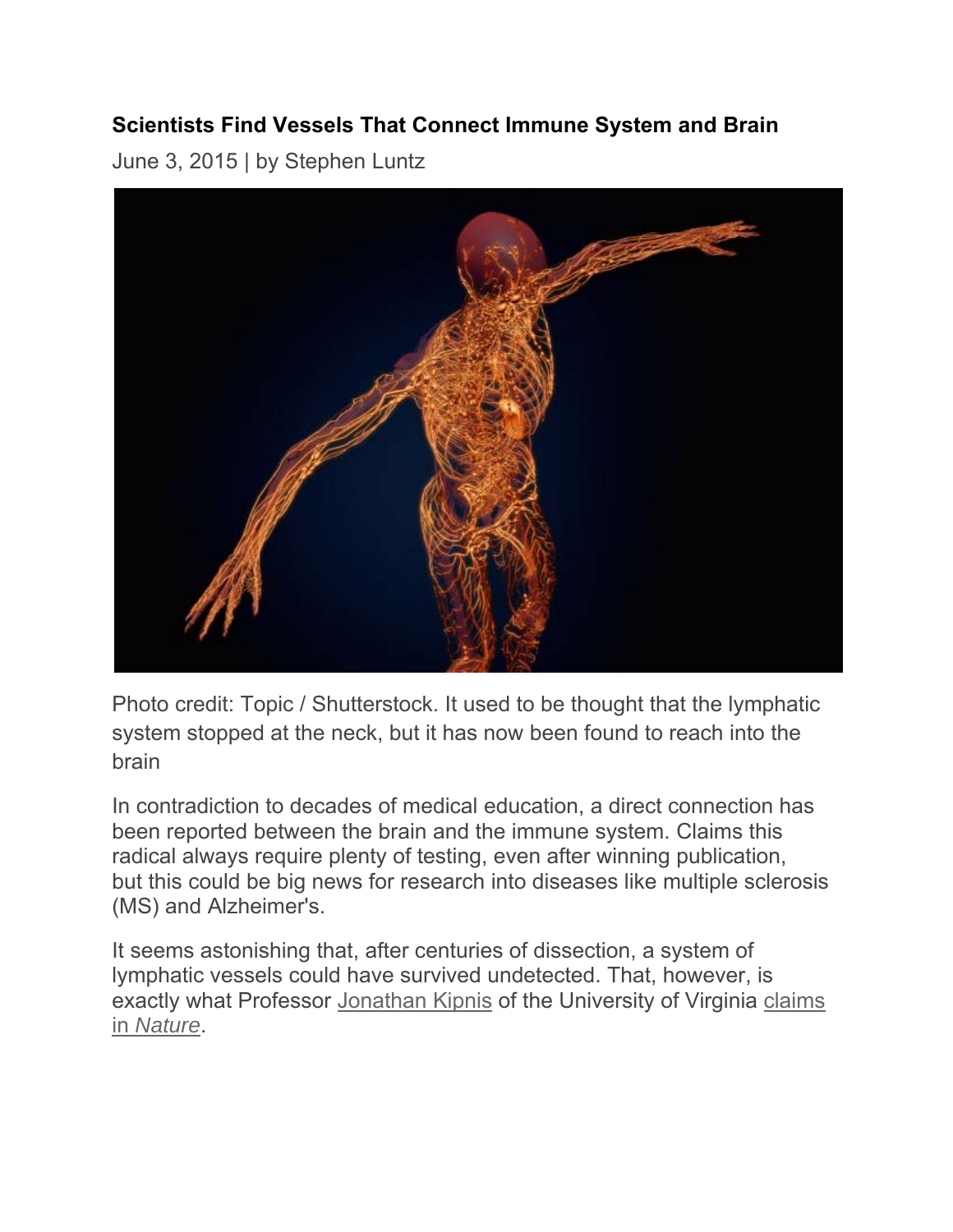

Old and new representations of the lymphatic system that carries immune cells around the body. *Credit*: *University of Virginia Health System* 

"It changes entirely the way we perceive the neuro-immune interaction," says Kipnis. "We always perceived it before as something esoteric that can't be studied. But now we can ask mechanistic questions."

MS is known to be an example of the immune system attacking the brain, although the reasons are poorly understood. The opportunity to study lymphatic vessels that link the brain to the immune system could transform our understanding of how these attacks occur, and what could stop them. The causes of Alzheimer's disease are even more controversial, but may also have immune system origins, and the authors suggest protein accumulation is a result of the vessels failing to do their job.

Indeed, Kipnis claims, "We believe that for every neurological disease that has an immune component to it, these vessels may play a major role."

The discovery originated when Dr. Antoine Louveau, a researcher in Kipnis' lab, mounted the membranes that cover mouse brains, known as meninges, on a slide. In the dural sinuses, which drain blood from the brain, he noticed linear patterns in the arrangement of immune T-cells. "I called Jony [Kipnis] to the microscope and I said, 'I think we have something,'" Louveau recalls.